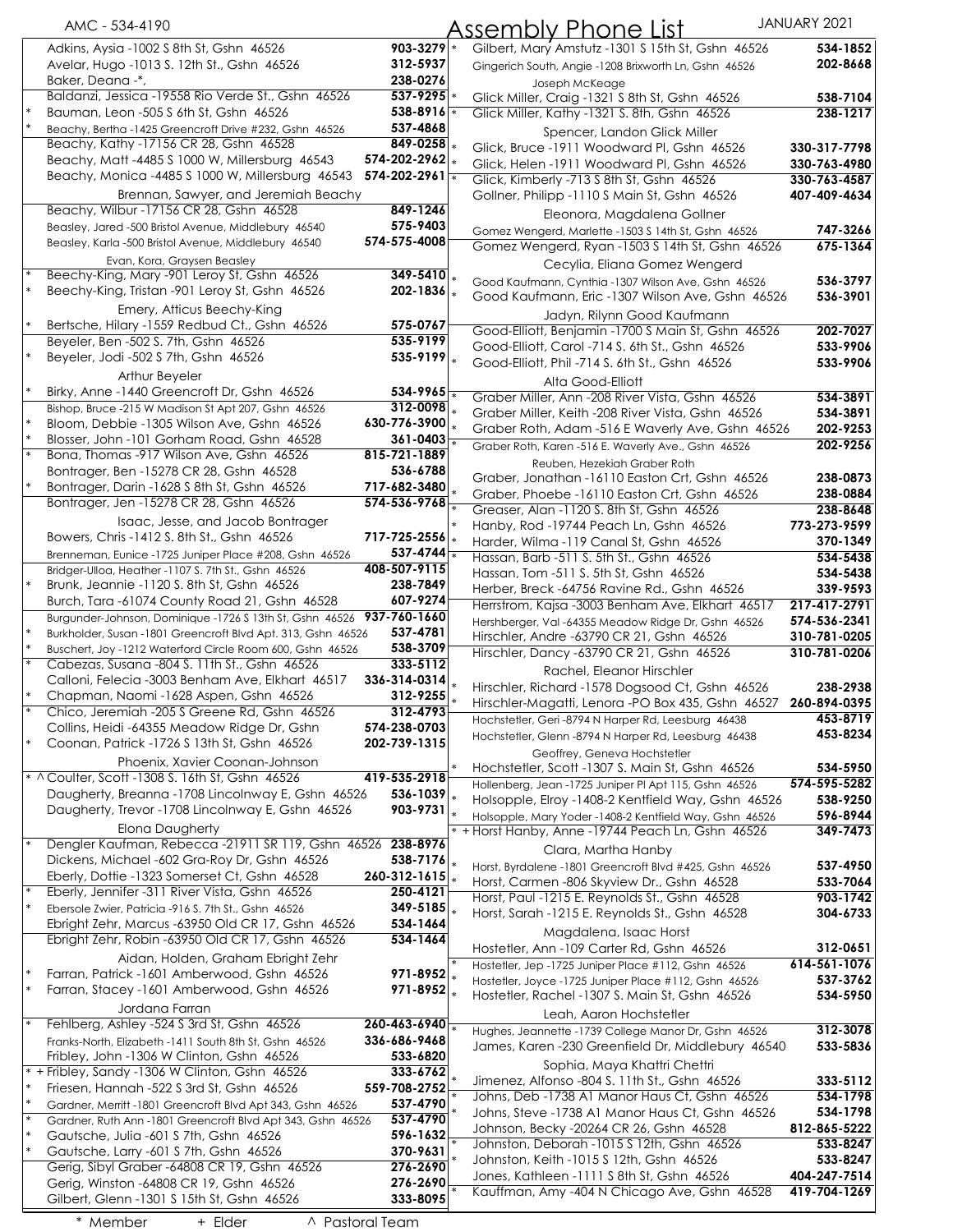|        | AMC - 534-4190                                                                                              |                            |                                                                                                                         |                          |
|--------|-------------------------------------------------------------------------------------------------------------|----------------------------|-------------------------------------------------------------------------------------------------------------------------|--------------------------|
|        | Kauffman, Jason -19779 Bluff Dr, Gshn 46526                                                                 | 505-948-0304 *             | Metzler, Edgar -1225 Greencroft Dr, Room 307, Gshn 46526                                                                | 537-4905                 |
|        | Kauffman, Lisa -19779 Bluff Dr, Gshn 46526                                                                  | 505-948-0303               | Metzler, Harold -1801 Greencroft Blvd. #113, Gshn 46526                                                                 | 537-4456                 |
|        | Eli, Alice, Roy Kauffman                                                                                    |                            | Metzler, Mary Martha -1108 S. 14th St., Gshn 46526                                                                      | 971-5174                 |
|        | Kauffman, Molly -, Gshn 46526                                                                               | 707-5768                   | Metzler, Peggy -1801 Greencroft Blvd. #113, Gshn 46526                                                                  | 537-4456                 |
|        | Kauffman, Tom -404 N Chicago Ave, Gshn 46528                                                                | 419-343-4363               | Miller Avelar, Miriam -1013 \$ 12th St, Gshn 46526                                                                      | 538-8325                 |
|        | Kauffmann, Norman -1903 S 15th, Gshn 46526                                                                  | 238-7464                   | Alyda, Mabel Miller Avelar                                                                                              |                          |
|        | Kauffmann, Sharon -1903 S 15th, Gshn 46526<br>Kaufman, Josh -21911 SR 119, Gshn 46526                       | 524-0387<br>$238 - 8977$ * | Miller, Annika -707 1/2 Fair Oaks Dr, Gshn 46526<br>Miller, Dana - 1007 \$ 12th, Gshn 46526                             | 724-972-3820<br>536-9193 |
|        | Maya, Zakai, Emi Dengler Kaufman                                                                            |                            | Miller, Erich -46526 CR 42, Gshn 46526                                                                                  | 238-0188                 |
|        | Kaufmann, Aaron -1110 1/2 S Main St, Gshn 46526                                                             | 309-853-7321               | Miller, Glen -1725 Juniper Place, Apt 312, Gshn 46526                                                                   | 537-3732                 |
|        | Kaufmann, Jim -18166 CR 48, New Paris 46553                                                                 | 536-1208                   | Miller, Linda Schlabach -1007 S 12th, Gshn 46526                                                                        | 538-8324                 |
|        | Kaufmann, Lois -18166 CR 48, New Paris 46553                                                                | 596-8956                   | Miller, Lydia -707 Fair Oaks Drive, Gshn 46526                                                                          | 607-280-9471             |
| $\ast$ | Keim, Julie -1407 S 8th, Gshn 46526                                                                         | 536-3208                   | Miller, Marilyn -1725 Juniper Place, Apt 312, Gshn 46526                                                                | 537-3732                 |
|        | Keim, Paul -1407 S 8th, Gshn 46526                                                                          | 533-0821                   | Miller, Michael -629 Emerson, Gshn 46526                                                                                | 534-5889                 |
|        | Kennedy, Jena -502 Revere Dr., Gshn 46526                                                                   | 596-4852                   | Miller, Sharayah -808 E Plymouth Ave, Gshn 46526                                                                        | 349-0721                 |
|        | Kennedy, Kate -502 Revere Dr., Gshn 46526                                                                   | 849-8208                   | Miller-Good, Michelle -1824 Kentfield Way, Gshn 46526<br>Miller-Good, Nick -1824 Kentfield Way, Gshn 46526 717-490-1755 | 937-441-6475             |
|        | Chad, Kaia Kennedy                                                                                          |                            | Theodore Miller-Good                                                                                                    |                          |
|        | Kennel, Ellen -309 E Monroe St, Gshn 46526                                                                  | 202-607-8613<br>238-4748   | Minnick, Deanna -113 S 6th St Apt 2, Gshn 46528                                                                         | 309-0397                 |
|        | Khattri Chettri, Ram -230 Greenfield Drive, Middlebury 46540<br>King, Marshall -605 Gra Roy Dr., Gshn 46526 | 238-3307                   | Morris, Caleb -1017 S 15th St, Gshn 46526                                                                               | 574-333-9770             |
|        | Kingsley, Nathan -61074 County Road 21, Gshn 46528                                                          | 533-2720                   | Morris, Sara - 1017 S 15th St, Gshn 46526                                                                               | 262-510-7703             |
|        | Alano and Luisa Kingsley                                                                                    |                            | Avery, Rylan Morris                                                                                                     |                          |
|        | Klassen, Chris - 207 N 8th St, Gshn 46526                                                                   | 538-8003                   | Mynsberge, Bob -1313 Somerset Ct, Gshn 46528                                                                            | 370-7962                 |
|        | Klassen, Dale -619 S 7th, Gshn 46526                                                                        | 533-0856                   | Mynsberge, Lorna -1313 Somerset Ct, Gshn 46528                                                                          | 537-0099                 |
| $\ast$ | Klassen, Sara -207 N 8th St, Gshn 46526                                                                     | 903-9037                   | Nafziger, Abby -1022 S 8th St, Gshn 46526                                                                               | 206-639-7275             |
|        | June Klassen                                                                                                |                            | Nafziger, John -1807 Mayflower, Gshn 46526                                                                              | 536-4441                 |
|        | Koontz, Gayle Gerber -1508 College Ave. Apt E, Gshn 46526                                                   | 361-5267                   | Nafziger, Lois Hess -1807 Mayflower, Gshn 46526                                                                         | 312-505-7462             |
|        | Koontz, Ted -1508 College Ave. Apt E, Gshn 46526                                                            | 361-0055                   | * ^ Nafziger, Lora -307 Parmley Dr, Gshn 46528                                                                          | 312-0732                 |
| $\ast$ | Koop, Lisa -64756 Ravine Rd, Gshn 46526                                                                     | 312-446-5365               | Nelson, Ben -611 Gra-Roy Drive, Gshn 46526<br>Nelson, Susan -611 Gra-Roy Drive, Gshn 46526                              | 536-1634<br>229-2548     |
|        | Eliza, Leo Koop Herber                                                                                      |                            | Nuyken, Patricia Roth -602 Revere Dr, Gshn 46526                                                                        | 238-3374                 |
|        | Krause, Gretchen -501 Dewey Ave, Gshn 46526                                                                 | 343-0062                   | Osborne, Nate -1111S 8th St, Gshn 46526                                                                                 | 404-936-7799             |
|        | Kurtz, Eric A -201 N. 22nd St., Gshn 46528                                                                  | 534-3564                   | Norah, Lena Osborne                                                                                                     |                          |
|        | Kurtz, Eric R -806 Skyview Drive, Gshn 46528                                                                | 533-7064                   | Ostergren, Dave -208 Murray St., Gshn 46526                                                                             | 238-2403                 |
|        | Elisa, Rebeca Kurtz                                                                                         |                            | Ostergren, Janine -208 Murray St., Gshn 46526                                                                           | 903-6610                 |
|        | Kurtz, Kim -201 N. 22nd St., Gshn 46528                                                                     | 534-3564                   | Sam Ostergren                                                                                                           |                          |
|        | Hannah, Kia, Yabi Kurtz                                                                                     |                            | Overholt, Becky -1312 Wilson Ave, Gshn 46526                                                                            | 354-1662                 |
|        | * + Lake, Jamie -1408 S. 8th, Gshn 46526                                                                    | 238-6240                   | Peterson, Alex -1022 S 8th St, Gshn 46526                                                                               | 206-735-5786             |
|        | Landes, Wendel -103 Gra Roy Dr., Gshn 46526<br>* + Landis, Dennis -820 Steury, Gshn 46528                   | 535-3408<br>330-749-7915   | Hans, Heidi Nafziger-Peterson                                                                                           |                          |
|        | Landis, Susan Mark -820 Steury, Gshn 46528                                                                  | 330-749-8794               | Powell, David -1801 Greencroft Blvd Manor 4, Apt 228, Gshn 4652637-4973                                                 |                          |
|        | Lanning, Susan -215 W Madison St Apt 110, Gshn 46526                                                        | 370-8071                   | Powell, Karen - 1801 Greencroft Blvd Manor 4, Apt 228, Gshn 4652637-4973                                                |                          |
|        | Lapp, Bev -619 S 7th St, Gshn 46526                                                                         | 596-4025                   | Quintana, Oscar -64577 Orchard Dr, Gshn 46526                                                                           | 312-351-5002             |
|        | Naomi Lapp Klassen                                                                                          |                            | Reimer, Kathy Meyer -1725 S 13th St, Gshn 46526                                                                         | 533-3995                 |
|        | Lehman, Betsy -1618 Magnolia Ct, Gshn 46526                                                                 | 330-749-6875               | Reimer, Paul Meyer -1725 S 13th St, Gshn 46526                                                                          | 533-3995<br>903-6844     |
|        | Lehman, Jewel -*,                                                                                           |                            | Rhodes, Mitch -307 Parmley Dr., Gshn 46528                                                                              |                          |
|        | Lehman, Jim -1618 Magnolia Ct, Gshn 46526                                                                   | 330-464-6745               | Xudong Sun, Theo, Adam, Ira, August<br>Risser, Deanna -912 S 8th St, Gshn 46526                                         | 370-9618                 |
|        | Leonard, James David -13416 CR 44, Millersburg 46543                                                        | 575-2471                   | Rittenhouse, Ryan -1408 S 8th St, Gshn 46526                                                                            | 312-3217                 |
|        | Liechty, Jeanne -602 Gra-Roy, Gshn 46526                                                                    | 533-1711                   | Eva Lake Rittenhouse                                                                                                    |                          |
|        | <b>Conrad Dickens Liechty</b>                                                                               |                            | Roots, Naomi -64577 Orchard Dr, Gshn 46526                                                                              | 773-474-3180             |
|        | Litwiller, Jane -, Gshn 46526                                                                               | 707-5769                   | Saya, Julian Quintana                                                                                                   |                          |
|        | Lyle Kauffman                                                                                               |                            | Roth, Anika -1513 Spring Brooke Dr, Gshn 46528                                                                          | 202-870-7265             |
|        | Magatti, Tobias - PO Box 435, Gshn 46527                                                                    | 260-894-0530               | Roth, Mary -1513 Spring Brooke Dr, Gshn 46528                                                                           | 312-1763                 |
|        | Shemaya, Isaya, Elias, Stefan Magatti                                                                       |                            | Roth, Randy -1513 Spring Brooke Dr, Gshn 46528                                                                          | 312-1762                 |
|        | Mark, Julie -8710 E Hatchery Rd, Syracuse 46567<br>Martin, Elaine -12401 CR 20, Middlebury 46540            | 220-2592<br>596-3679       | Rothshank, Brooke -63786 CR 33, Gshn 46528                                                                              | 412-849-9654             |
|        | Martin, Jeff -1308 S. 15th St., Gshn 46526                                                                  | 538-8796                   | Rothshank, Justin -63786 CR 33, Gshn 46528                                                                              | 412-478-3105             |
|        | Martin, Linford -12401 CR 20, Middlebury 46540                                                              | 536-8244                   | Layton, Linden, Bryn Rothshank                                                                                          |                          |
|        | Martin, Lisa Rose -1308 S. 15th St., Gshn 46526                                                             | 635-1271                   | Russ, Terri-1302 Woodward, South Bend 46616                                                                             | 514-2848                 |
|        | Jared, Kaylee Martin                                                                                        |                            | Sawatsky-Kingsley, Aaron -61090 CR 21, Gshn 46528                                                                       | 533-0499                 |
|        | Mast, Ally -1726 Berkey Avenue, Gshn 46526                                                                  | 574-238-7855               | Sawatsky-Kingsley, Natasha -61090 CR 21, Gshn 46528                                                                     | 533-0499                 |
|        | Mast, Brian -908 Leroy St, Gshn 46526                                                                       | 238-2006                   | Terran (Teo), Ania, Leif Kingsley                                                                                       |                          |
|        | Mast, Cheryl -908 Leroy St., Gshn 46526                                                                     | 238-2003                   | Schirch, Doug - 1019 S. 7th St, Gshn 46526<br>Schirch, Maria - 1019 S. 7th St, Gshn 46526                               | 312-8936<br>312-8945     |
|        | Mackenzie, Tristan, Toby Mast                                                                               |                            | Schlabach, Kyle -19558 Rio Verde St., Gshn 46526                                                                        | 537-9295                 |
|        | Mast, Daniel -1726 Berkey Avenue, Gshn 46526                                                                | 574-238-4818               | Thomas, Attilio (Leo) Baldanzi Schlabach                                                                                |                          |
|        | Beck, Finn Mast                                                                                             |                            | Schmucker, Vivian -1413 S 8th Apt 3, Gshn 46526                                                                         | 533-2596                 |
| $\ast$ | Mast, Elsie -1522 Dogwood Ct, Gshn 46526                                                                    | 574-537-4297               | * + Schramm, Jonathon -712 S. 6th St., Gshn 46526                                                                       | 517-455-4169             |
|        | Mast, Wesley -1522 Dogwood Ct, Gshn 46526                                                                   | 574-537-4297               | Schramm, Katie -712 S. 6th St., Gshn 46526                                                                              | 732-925-0585             |
|        | Mateer, Bill -305 Reservoir Place, Gshn 46526                                                               | 533-2562                   | Erich, Tilia Schramm                                                                                                    |                          |
|        | Mateer, Marna -305 Reservoir Place, Gshn 46526                                                              | 533-2562<br>269-501-6789   | Schrock, Steve -511 N. Greene Rd., Gshn 46526                                                                           | 971-8100                 |
|        | McCanse, Betsy -2805 S Main St, Gshn 46526                                                                  |                            | Sensenig, Donna Shenk -18537 CR 28, Gshn 46528                                                                          | 538-1402                 |
|        | Zoë Sherbit                                                                                                 |                            |                                                                                                                         |                          |
|        | + Elder<br>* Member                                                                                         | ^ Pastoral Team            |                                                                                                                         |                          |